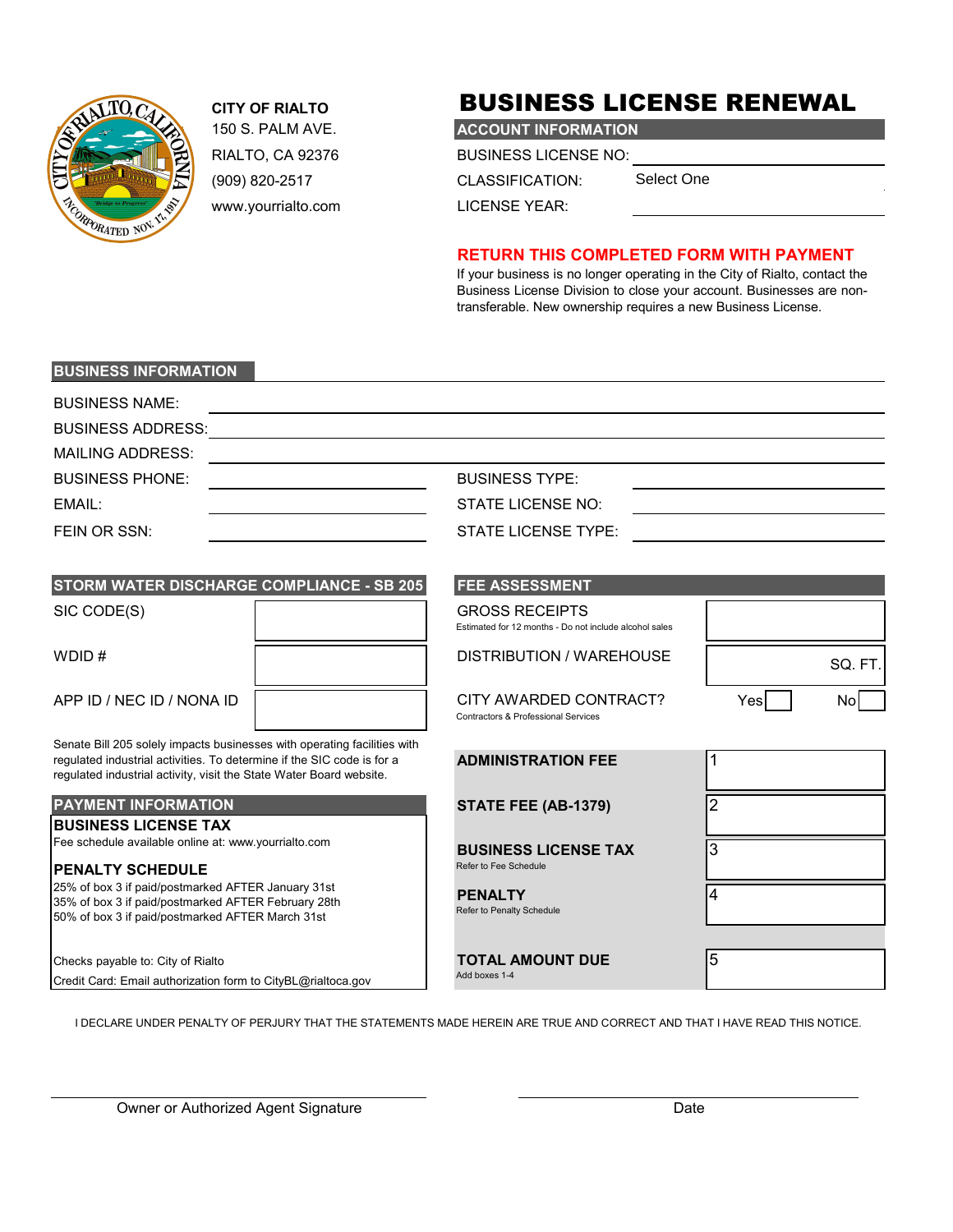

# **City of Rialto**

**New Regulations Effective January 1, 2020**

#### Subject: **Senate Bill No. 205 ‐ Business Licenses & State Industrial Permit Compliance**

Dear Business Owner:

The City of Rialto is informing all businesses in our jurisdiction of the recently adopted California Senate Bill No. 205, which went into effect on January 1, 2020. This bill requires the industrial users that are regulated by the State Water Resources Control Board (SWRCB) General Industrial NPDES Permit Order No. CAS000001 (State Industrial Permit), to provide the City with the primary SIC Code of the business, and the WDID, NEC, or NONA number as proof of coverage under the State Industrial Permit when applying for a City business tax certificate renewal.

The City will be requiring that all businesses provide the primary SIC Code, and all businesses that are subject to the State Industrial Permit must provide proof of coverage prior to the issuance of a new business license or business license renewal. To assist you in determining if your business is subject to the State Industrial Permit, we have attached a list of the Standard Industrial Codes that the SWRCB uses to identify facilities subject to the State Industrial Permit. Further information including how to file for coverage under the State Industrial Permit can be obtained on the SWRCB website at http://www.waterboards.ca.gov/water\_issues/programs/stormwater/industrial.shtml.

Sincerely,

Business License Division City of Rialto